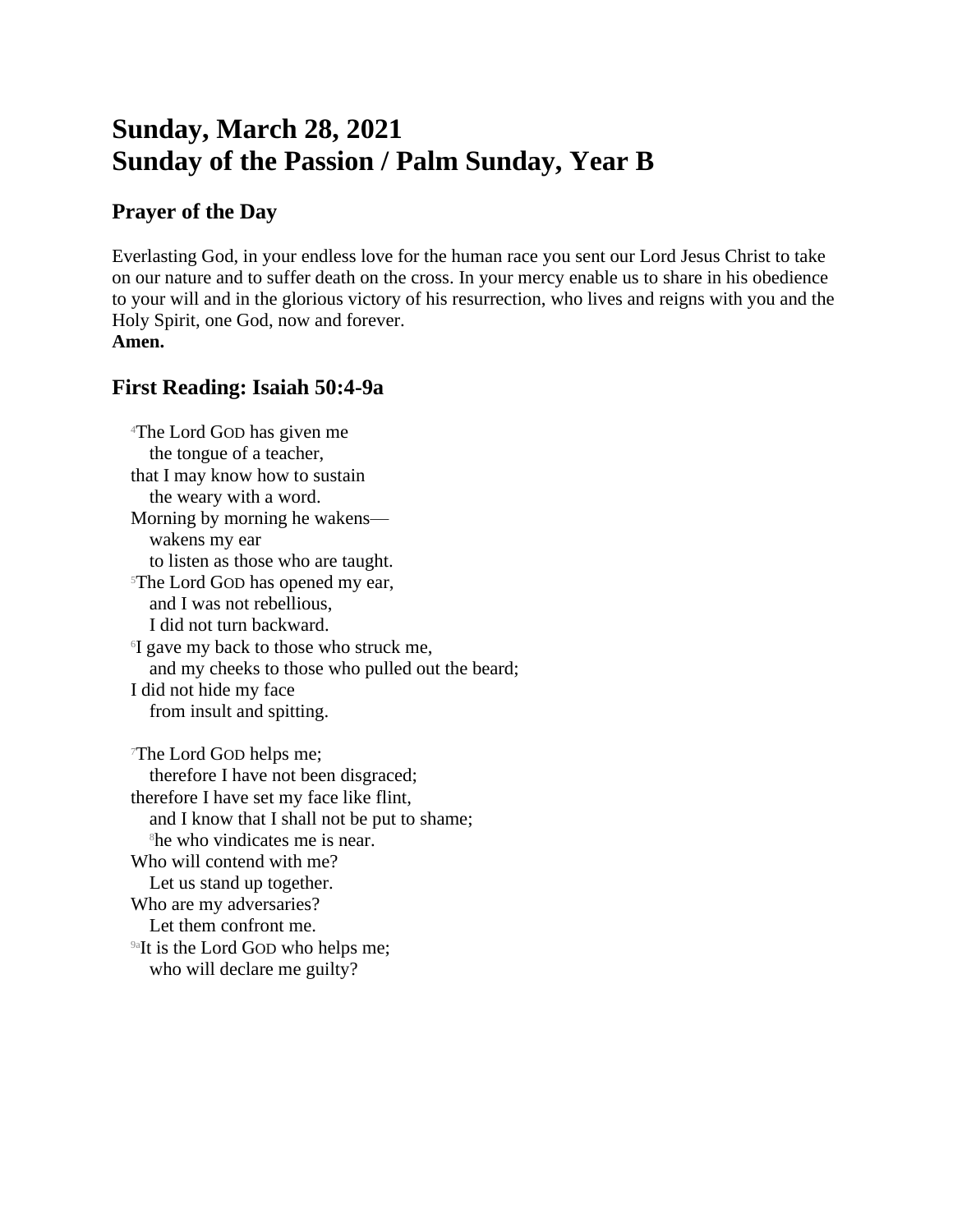### **Second Reading: Philippians 2:5-11**

<sup>5</sup>Let the same mind be in you that was in Christ Jesus,  $6$ who, though he was in the form of God, did not regard equality with God as something to be exploited, <sup>7</sup>but emptied himself, taking the form of a slave, being born in human likeness. And being found in human form, <sup>8</sup>he humbled himself and became obedient to the point of death even death on a cross. <sup>9</sup>Therefore God also highly exalted him

and gave him the name that is above every name, <sup>10</sup>so that at the name of Jesus every knee should bend, in heaven and on earth and under the earth, <sup>11</sup>and every tongue should confess that Jesus Christ is Lord, to the glory of God the Father.

## **Gospel: Mark 15:1-39 [40-47]**

<sup>1</sup>As soon as it was morning, the chief priests held a consultation with the elders and scribes and the whole council. They bound Jesus, led him away, and handed him over to Pilate. 2Pilate asked him, "Are you the King of the Jews?" He answered him, "You say so." <sup>3</sup>Then the chief priests accused him of many things. 4Pilate asked him again, "Have you no answer? See how many charges they bring against you." 5But Jesus made no further reply, so that Pilate was amazed.

<sup>6</sup>Now at the festival he used to release a prisoner for them, anyone for whom they asked. <sup>7</sup>Now a man called Barabbas was in prison with the rebels who had committed murder during the insurrection. 8So the crowd came and began to ask Pilate to do for them according to his custom. <sup>9</sup>Then he answered them, "Do you want me to release for you the King of the Jews?" 10For he realized that it was out of jealousy that the chief priests had handed him over. <sup>11</sup>But the chief priests stirred up the crowd to have him release Barabbas for them instead. 12Pilate spoke to them again, "Then what do you wish me to do with the man you call the King of the Jews?" 13They shouted back, "Crucify him!" 14Pilate asked them, "Why, what evil has he done?" But they shouted all the more, "Crucify him!" <sup>15</sup>So Pilate, wishing to satisfy the crowd, released Barabbas for them; and after flogging Jesus, he handed him over to be crucified.

 $16$ Then the soldiers led him into the courtyard of the palace (that is, the governor's headquarters); and they called together the whole cohort. <sup>17</sup>And they clothed him in a purple cloak; and after twisting some thorns into a crown, they put it on him. 18And they began saluting him, "Hail, King of the Jews!" <sup>19</sup>They struck his head with a reed, spat upon him, and knelt down in homage to him. 20After mocking him, they stripped him of the purple cloak and put his own